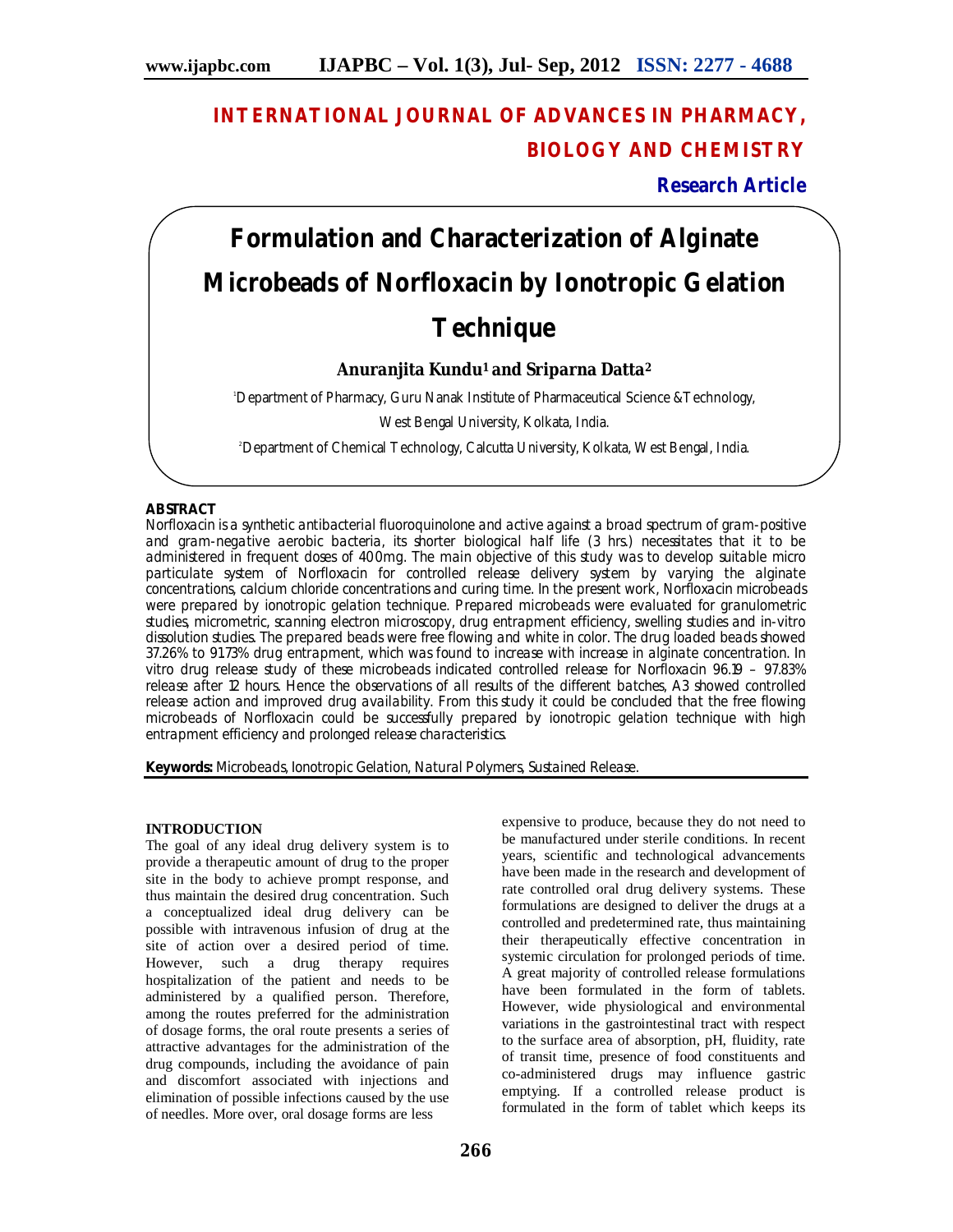integrity throughout the gastrointestinal tract, then the location of the tablet will vary under different circumstances. This will lead to the variation in the rate of drug delivery to the systemic circulation. Compared with single unit dosage form, multiunit controlled release drug delivery systems like microcapsules and microspheres are becoming popular as they pass through the gut as if a solution avoiding the vagaries of gastric emptying and different transit rates**<sup>1</sup>** spread over a large area of absorbing mucosa preventing exposure to high drug concentration**<sup>2</sup>** and release drug in a more predictable manner**<sup>3</sup>** .

Controlled release dosage forms cover a wide range of prolonged action formulations, which provide continuous release of their active ingredients at a predetermined rate and for a predetermined time. The majority of these formulations are designed for oral administration. The most important objective for the development of these systems is to furnish an extended duration of action and thus assure greater patient compliance.

#### **MATERIALS AND METHODS**

Norfloxacin was obtained as a gift sample from Dey's Medical Stores (mfg.) LTD., Sodium Alginate was supplied by Loba chemie pvt. Ltd., Calcium chloride (CAS 10035-04-8) was purchased from National chemicals. Solvents and water used were of HPLC grade and were procured from Spectrochem. All other Chemicals used were of Analytical Reagent grade and procured from the local suppliers.

#### **PREPARATION OF NORFLOXACIN LOADED MICROBEADS4,5,6**

The microparticles were prepared by ionotropic gelation technique (R). At first, sodium alginate (1%, 2%, 3%w/v) was dispersed uniformly in warmed distilled water by stirring maintaining speed at fixed rpm so that the aqueous mucilage of sodium-alginate was obtained.**7,8** This aqueous mucilage was then kept for 5-10 minutes. To remove any air bubbles that may have been formed during stirring process. Norfloxacin was added to this mucilage very slowly and stirred for about 5 minutes, to disperse the drug uniformly. The sodium-alginate drug dispersion was added dropwise via a needle fitted with a 10ml syringe into 100ml of 4% calcium chloride solution.**<sup>9</sup>** After incubating for a predetermined time, the gelled beads were separated by filtration and washed with distilled water. Then the microparticles were dried at the room temperature.

Nine formulations of microparticles (A1,A2, A3, A4, A5, A6, A7, A8 & A9 ) were prepared in identical manner by changing the amount of sodium alginate, amount of Calcium chloride and variation of curing time as presented in Table 1.

These nine formulations were subsequently subjected to evaluation tests.

| <b>Microparticles</b> |                                                     |                                               |                          |
|-----------------------|-----------------------------------------------------|-----------------------------------------------|--------------------------|
| <b>Formulation</b>    | Sodium<br><b>Alginate</b><br>Concentration<br>(w/v) | Calcium<br>chloride<br>Concentration<br>(w/v) | Curing<br>time<br>(min.) |
| A1                    | $1\%$                                               | 2%                                            | 10                       |
| A2                    | 2%                                                  | 2%                                            | 10                       |
| A <sub>3</sub>        | 3%                                                  | 2%                                            | 10                       |
| A <sub>4</sub>        | 2%                                                  | $1\%$                                         | 10                       |
| A <sub>5</sub>        | 2%                                                  | 3%                                            | 10                       |
| A6                    | 2%                                                  | 4%                                            | 10                       |
| A7                    | 2%                                                  | 4%                                            | 5                        |
| A8                    | 2%                                                  | 4%                                            | 15                       |
| A9                    | 2%                                                  | 4%                                            | 30                       |

**Table 1: Composition of Norfloxacin** 

## **EVALUATION STUDIES DRUG ENTRAPMENT EFFICIENCY:10.11**

Accurately weighed amount of norfloxacin loaded A1, A2, A3 beads were kept in 100ml of USP phosphate buffer solution of pH 6.8 and kept for 24 hours. The solution was filtered and an aliquot following suitable dilution was assayed<br>spectrophotometrically using UV-VIS spectrophotometrically using Spectrophotometer (Thermo Spectronic UV-1) at 270 nm. The drug entrapment efficiency was determined using the following relationship:

**Drug Entrapment Efficiency (DEE) =**

**Experimental drug content / theoretical drug content x 100**

**Table 2: Drug Entrapment Efficiency of prepared formulations**

| <b>Formulation</b><br>Code | % Drug Entrapment<br>Efficiency |
|----------------------------|---------------------------------|
| A1                         | 83.56                           |
| A2                         | 85.78                           |
| A <sub>3</sub>             | 91.73                           |
| A <sub>4</sub>             | 87.56                           |
| A5                         | 67.45                           |
| A6                         | 59.37                           |
| A7                         | 67.38                           |
| A8                         | 48.58                           |
| A9                         | 37.26                           |

**SCANNING ELECTRON MICROSCOPY (SEM):** The shape and surface morphology of microparticles was analyzed by scanning electron microscopy (HITACHI E-1010). The sample was deposited on brass hold and sputtered with gold by using (model no.) fine coat ion sputter device. The SEM photographs were taken with the scanning electron microscope at required magnification at room temperature. The working distance of 39 mm was maintained and acceleration voltage used was 15 kv.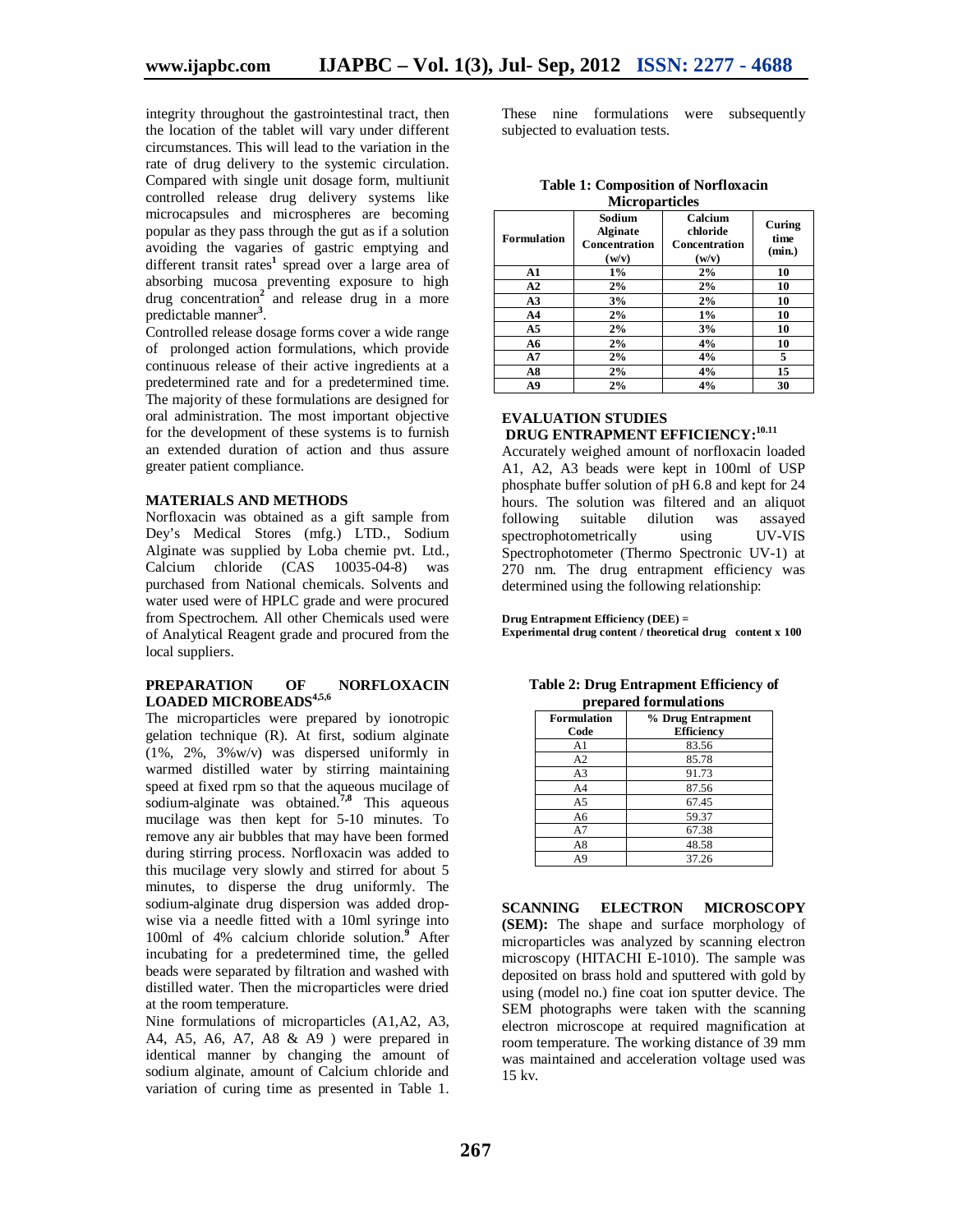**PARTICLE SIZE DETERMINATION:** Particle size of the alginate beads was determined using an optical microscope using a compound microscope (OLYMPUS 01C) and presented in Table 3. A standard stage micrometer was used to calibrate the optical micrometer.

**Table 3: Particle Size**

| <b>Formulation code</b> | Diameter $(\mu m)$    |
|-------------------------|-----------------------|
| A1                      | $523.85 (+ 46.742)$   |
| A2                      | $525.3833 (+ 46.929)$ |
| A <sub>3</sub>          | $542.6 (+ 47.125)$    |
| A4                      | $513.71 (+43.048)$    |
| A <sub>5</sub>          | $528.54 (+ 41.896)$   |
| A6                      | $542.13 (+ 45.025)$   |
| A7                      | $518.06 (+ 40.903)$   |
| A8                      | $531.05 (+47.625)$    |
| A <sub>9</sub>          | $536.83 (+ 48.051)$   |

#### **SWELLING STUDY**

The swelling characteristics of blank ALG and drug loaded ALG beads were determined by immersing about a definite weight of dried test samples in 50 ml of a solution at pH 1.2 and pH 6.8. At specific time intervals, samples were removed from the swelling medium and were blotted with a piece of tissue paper to absorb excess water on surface. The swelling ratios (Q) of test samples were calculated from the following expression:

#### $Q = (W_s - W_d) / W_d$

Where  $W_s$  is the weight of the swollen test sample and  $W_d$  is the weight of the dried test sample.

Effect of different concentrations of Sodium Alginate, Calcium Chloride and difference in curing time showed clear effect on the swelling study of the formulations, which are represented in the following figures.



**Fig 1: Effect of alginate concentrations on swelling study**



**Fig. 2: Effect of Calcium chloride concentration on swelling study**



**Fig. 3: Effect of Curing time on Swelling study**

# **IN-VITRO DRUG RELEASE STUDY12,13**

The in vitro dissolution study was carried out using six station dissolution rate apparatus USP at 50 rpm AT  $37 \pm 0.5$   $\circ$  C for 5 hrs. using simulated intestinal fluid as the dissolution medium. 5ml of the fluid containing the microbeads in the apparatus were removed every 30 minutes and an equivalent amount of fresh dissolution medium was replaced. The content of Norfloxacin was determined after<br>filtration and analyzed at 278 filtration and analyzed at 278 spectrophotometrically. The plot of percentage cumulative drug release against time (hrs.) are plotted all the formulation and presented in the fig 4,5 & 6.



 **Fig. 4: Effect of alginate concentrations on In-vitro drug release**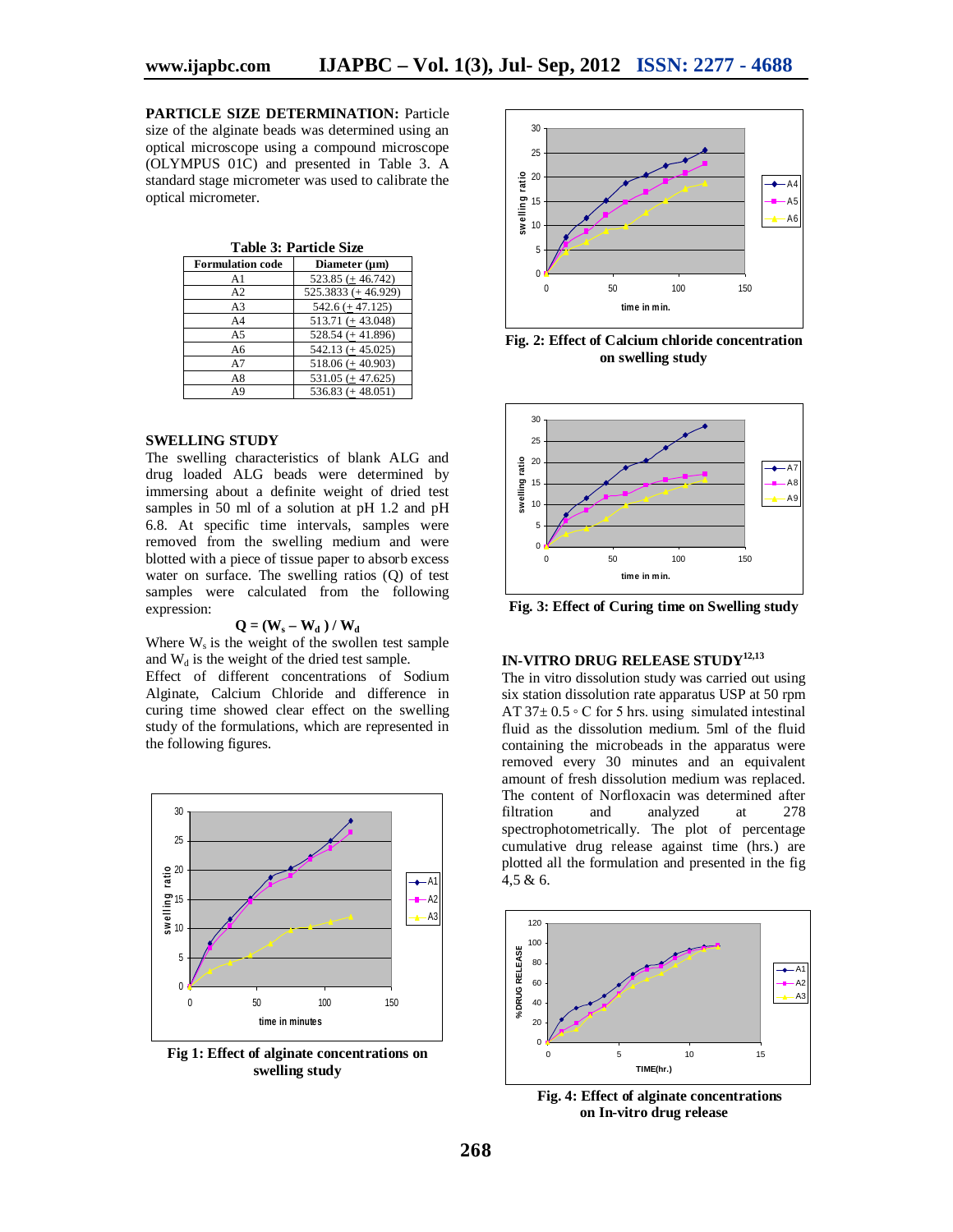

**Fig. 5: Effect of Calcium chloride conc. on In-vitro drug release**



**Fig. 6: Effect of Curing time on In-vitro drug release**

#### **RESULT AND DISCUSSION**

Microbeads of Norfloxacin were prepared by ionotropic gelation technique and different evaluation parameters were assessed, with a view to obtain oral control release of Norfloxacin. In the drug entrapment efficiency study, decrease in initial alginate concentration decreased DEE at a given curing time  $(10 \text{ min.})$  and  $CaCl<sub>2</sub>$ concentration (4%). Decrease in initial alginate concentration provides lesser number of binding sites of alginate for  $Ca^{2+}$  ions resulting in the formulation of a less compact gel membrane which, in turn, increases influx of  $Ca^{2+}$  ions leading to decrease in DEE. Increase in curing time during preparation of alginate beads decreased DEE considerably. Increase in curing time allows more  $Ca<sup>2+</sup>$  ions to diffuse into the beads. The free drug subsequently diffuses out of the beads into the aqueous medium resulting in a decrease in DEE. Keeping the alginate concentration and curing time fixed, increase in Calcium chloride concentration also decreased the DEE.The particle size of the prepared different batches of microparticles were presented in Table No. 3. The microparticles were found to be in the size range of 500-550 µm. It was observed that in these prepared Norfloxacin microbeads, with the increase in alginate percentage the distribution of particle size shifts to the higher value due to increase in the initial

viscosity of the medium. In order to find the effect of cross linking on the release rates of Norfloxacin from the matrix, swelling was studied in terms of percentage of water uptake by the beads. However the swelling property of the beads was measured in terms of percentage of water uptake by the beads at a particular time interval. The results of the percent of water uptake by different beads are presented in GRAPH No.1. It was observed that from the GRAPH NO. 1,the higher the amount of sodium alginate in the beads, the lower the swelling rate. The in-vitro drug release studies of different formulations cumulative percentage drug release was observed in the range of 96.19-97.83. The invitro drug release profile were mentioned in the Graph No. 4,5,6. The formulations A1, A2, A3 containing 1%, 2%, 3% sodium alginate respectively showed a release of 97.83%**,** 97.34% and 96.19% after 12 hours. This shows that more sustained release was observed with the increase in percentage of sodium alginate. The best formulation was observed as A3, by the observation of all results of the nine formulations Norfloxacin microbeads.

#### **CONCLUSION**

This study reveals that oral controlled release of Norfloxacin can be successfully achieved by ionotropic gelation technique using sodium alginate as polymer. Prepared microbeads shown higher drug entrapment efficiency and prolonged release<br>characteristics. Norfloxacin release from characteristics. Norfloxacin release from microbeads was influenced by different alginate concentrations. Among the different formulations of microbeads, A3 was estimated as best formulation because this formulation drug release was observed that drug was released in controlled manner.

#### **ACKONOWLEDGEMENTS**

The author is thankful to Dey's Medical Stores (Manufacturing) Limited, Kolkata for providing the gift sample of Norfloxacin. The author is also grateful to Dr. Sriparna Datta, Prof. of Calcutta University for taking this project work in a right and concrete way.

#### **REFERENCES**

- 1. Beckett AH. Alternative routes of drug administration and new drug delivery systems: Towards better safety of drug and pharmaceutical products. North<br>Holland: Elsevier North Holland Elsevier Biomedical Press, 1980;247-263.
- 2. Devis SS, Hardy JG, Taylor MJ, Whalley DR and Wilson CG. Comparative study of gastrointestinal transit of a pellet and tablet formulation. Int. J Pharm. 1984; 21:167-177.